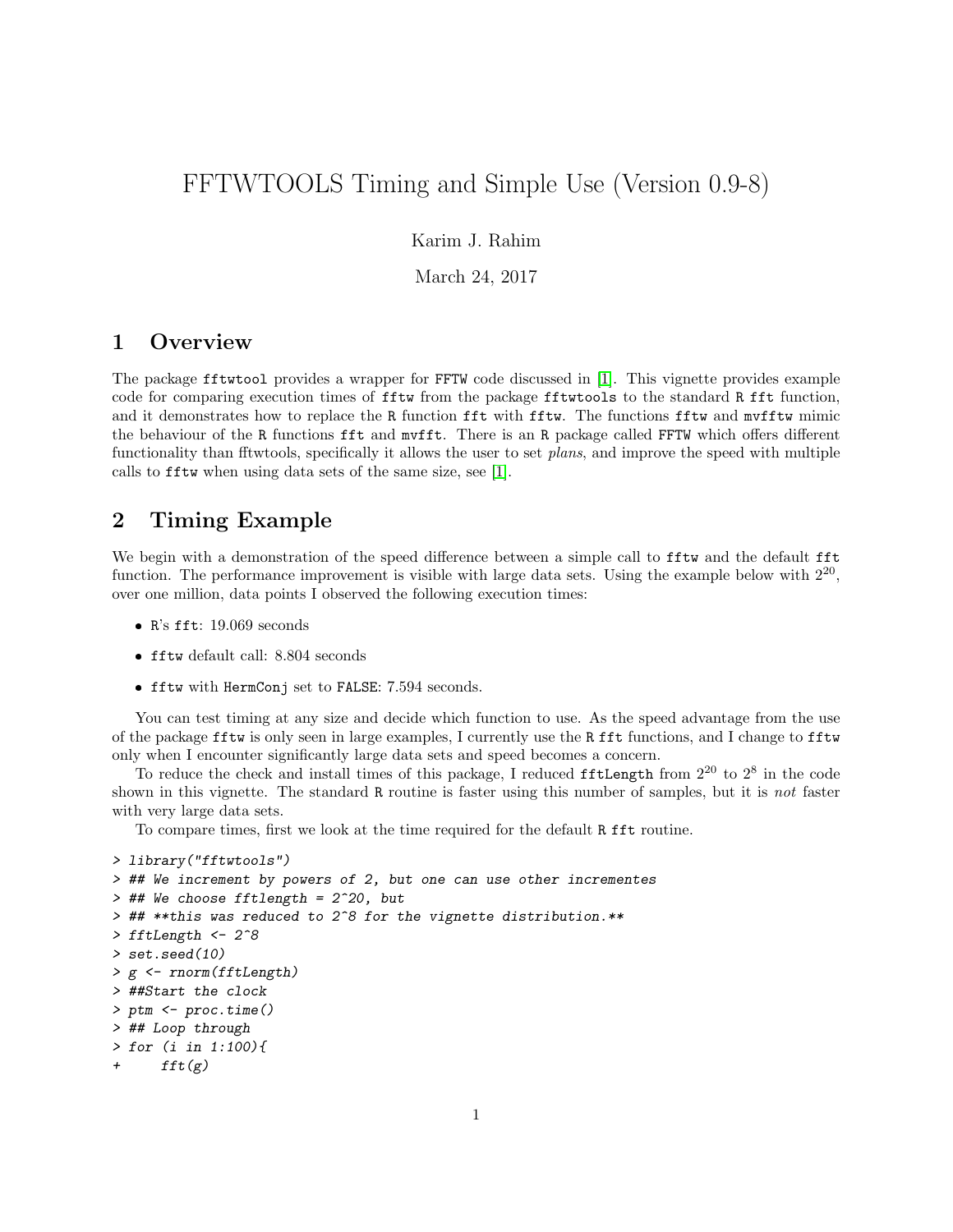```
+ }
> ## Stop the clock
> proc.time() - ptm
  user system elapsed
 0.004 0.000 0.005
>
```
Next we look at replacing fft with fftw without any other changes.

```
> ##timing # Start the clock!
> ptm <- proc.time()
> # Loop through
> for (i in 1:100){
+ fftw(g)+ }
> # Stop the clock
> proc.time() - ptm
  user system elapsed
 0.008 0.000 0.018
>
```
Finally we look to see how much additional improvement can by had by not returning the complex conjugate which is not required for real data. It is likely this speed up is partially due to decreased memory allocation.

```
> ## Start the clock!
> ptm <- proc.time()
> ## Loop through
> for (i in 1:100){
+ fftw(g, HermConj=FALSE)
+ }
> ## Stop the clock
> proc.time() - ptm
  user system elapsed
 0.008 0.000 0.006
>
```
# 3 Replace R's fft call with fftw

The following is a quick and dirty way to replace fftw with fftw in existing code. It is more appropriate to use a conditional statement in the replacement functions to call  $f$ ftw and mvfftw when the length of z is appropriately large.

```
> ## basic option ot overwrite calls
> fft <- function(z, inverse = FALSE) {
+ fftwtools::fftw(z, inverse=inverse)
+ }
> mvfft <- function(z, inverse=FALSE) {
+ fftwtools::mvfftw(z, invese=inverse)
+ }
```